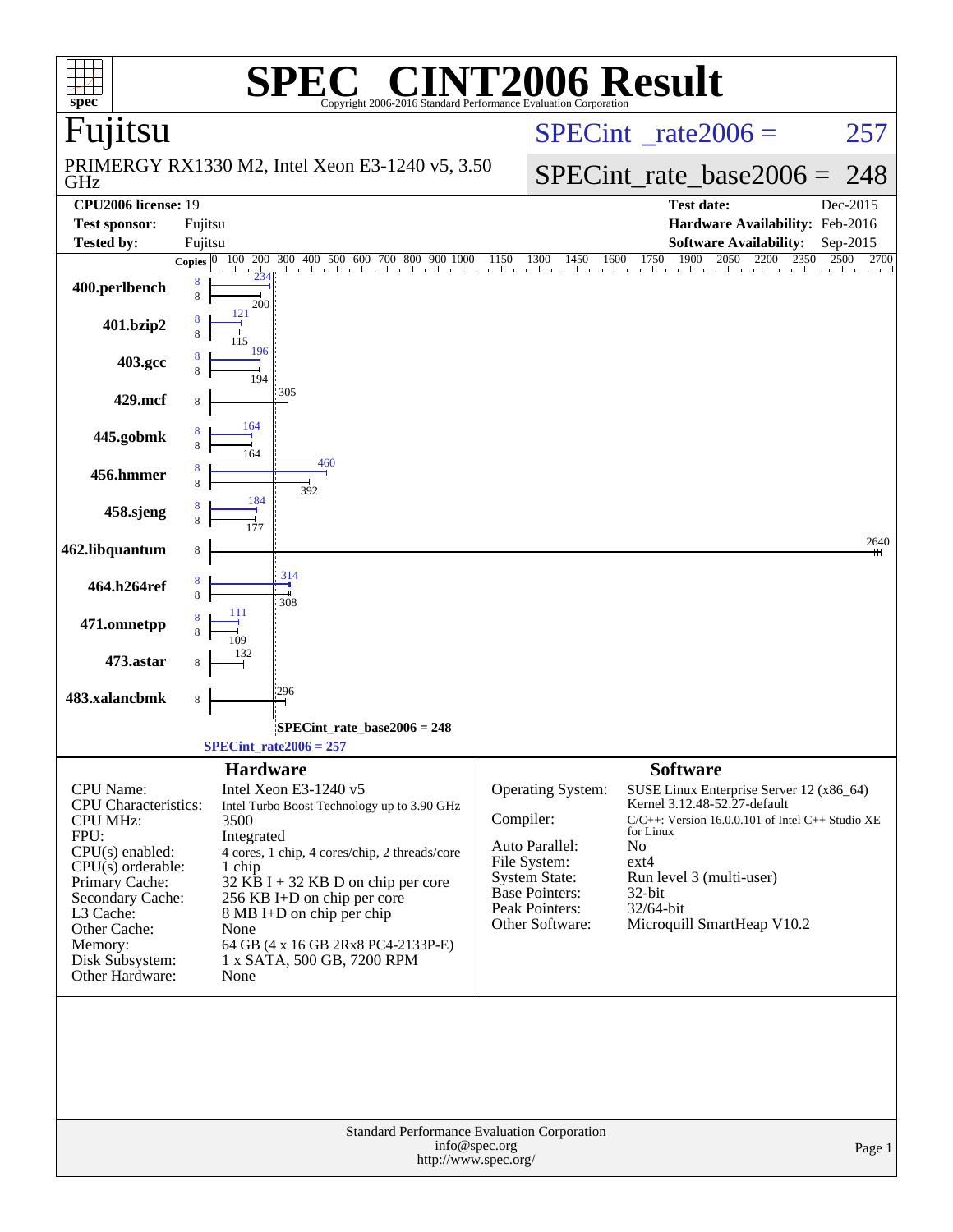

# **[SPEC CINT2006 Result](http://www.spec.org/auto/cpu2006/Docs/result-fields.html#SPECCINT2006Result)**

### Fujitsu

GHz PRIMERGY RX1330 M2, Intel Xeon E3-1240 v5, 3.50 SPECint rate $2006 = 257$ 

### [SPECint\\_rate\\_base2006 =](http://www.spec.org/auto/cpu2006/Docs/result-fields.html#SPECintratebase2006) 248

**[CPU2006 license:](http://www.spec.org/auto/cpu2006/Docs/result-fields.html#CPU2006license)** 19 **[Test date:](http://www.spec.org/auto/cpu2006/Docs/result-fields.html#Testdate)** Dec-2015 **[Test sponsor:](http://www.spec.org/auto/cpu2006/Docs/result-fields.html#Testsponsor)** Fujitsu **[Hardware Availability:](http://www.spec.org/auto/cpu2006/Docs/result-fields.html#HardwareAvailability)** Feb-2016 **[Tested by:](http://www.spec.org/auto/cpu2006/Docs/result-fields.html#Testedby)** Fujitsu **[Software Availability:](http://www.spec.org/auto/cpu2006/Docs/result-fields.html#SoftwareAvailability)** Sep-2015

### **[Results Table](http://www.spec.org/auto/cpu2006/Docs/result-fields.html#ResultsTable)**

|                                                                                                          | <b>Base</b>   |                |       |                |            |                | <b>Peak</b>      |               |                |              |                |              |                |              |
|----------------------------------------------------------------------------------------------------------|---------------|----------------|-------|----------------|------------|----------------|------------------|---------------|----------------|--------------|----------------|--------------|----------------|--------------|
| <b>Benchmark</b>                                                                                         | <b>Copies</b> | <b>Seconds</b> | Ratio | <b>Seconds</b> | Ratio      | <b>Seconds</b> | Ratio            | <b>Copies</b> | <b>Seconds</b> | <b>Ratio</b> | <b>Seconds</b> | <b>Ratio</b> | <b>Seconds</b> | <b>Ratio</b> |
| 400.perlbench                                                                                            | 8             | 391            | 200   | 391            | 200        | 392            | 199 <sub>1</sub> | 8             | 333            | 234          | 334            | 234          | 335            | 234          |
| 401.bzip2                                                                                                | 8             | 664            | 116   | 670            | <b>115</b> | 673            | 115              | 8             | 642            | 120          | 640            | <u>121</u>   | 639            | 121          |
| $403.\mathrm{gcc}$                                                                                       | 8             | 333            | 194   | 331            | 195I       | 332            | <b>194</b>       | 8             | 329            | 196          | 329            | 196          | 329            | 196          |
| $429$ .mcf                                                                                               | 8             | 239            | 305   | 239            | 306        | 239            | 305              | 8             | 239            | 305          | 239            | 306          | 239            | 305          |
| $445$ .gobm $k$                                                                                          | 8             | 511            | 164   | 510            | 164        | 511            | 164l             | 8             | 513            | 164          | 513            | 164          | 513            | 163          |
| 456.hmmer                                                                                                | 8             | 191            | 392   | 191            | <b>390</b> | 190            | 392l             | 8             | 162            | 460          | 162            | 460          | 163            | 459          |
| $458$ .sjeng                                                                                             | 8             | 548            | 177   | 549            | 176I       | 546            | 177              | 8             | 525            | 184          | 527            | 184          | 526            | <b>184</b>   |
| 462.libquantum                                                                                           | 8             | 63.1           | 2630  | 62.5           | 2650       | 62.7           | 2640             | 8             | 63.1           | 2630         | 62.5           | 2650         | 62.7           | 2640         |
| 464.h264ref                                                                                              | 8             | 574            | 308   | 562            | 315        | 576            | 307              | 8             | 574            | 308          | 558            | 317          | 564            | 314          |
| 471.omnetpp                                                                                              | 8             | 460            | 109   | 461            | 108        | 460            | 109 <sub>1</sub> | 8             | 450            | <b>111</b>   | 449            | 111          | 451            | 111          |
| $473$ . astar                                                                                            | 8             | 427            | 132   | 426            | 132        | 427            | <b>132</b>       | 8             | 427            | 132          | 426            | 132          | 427            | 132          |
| 483.xalancbmk                                                                                            | 8             | 186            | 296   | 187            | <b>296</b> | 187            | 295 <sup>I</sup> | 8             | 186            | 296          | 187            | 296          | 187            | 295          |
| Results appear in the order in which they were run. Bold underlined text indicates a median measurement. |               |                |       |                |            |                |                  |               |                |              |                |              |                |              |

### **[Submit Notes](http://www.spec.org/auto/cpu2006/Docs/result-fields.html#SubmitNotes)**

 The taskset mechanism was used to bind copies to processors. The config file option 'submit' was used to generate taskset commands to bind each copy to a specific processor. For details, please see the config file.

### **[Operating System Notes](http://www.spec.org/auto/cpu2006/Docs/result-fields.html#OperatingSystemNotes)**

Stack size set to unlimited using "ulimit -s unlimited"

### **[Platform Notes](http://www.spec.org/auto/cpu2006/Docs/result-fields.html#PlatformNotes)**

 BIOS configuration: Sysinfo program /home/SPECcpu2006/config/sysinfo.rev6914 \$Rev: 6914 \$ \$Date:: 2014-06-25 #\$ e3fbb8667b5a285932ceab81e28219e1 running on RX1330M2 Wed Dec 16 19:27:39 2015 This section contains SUT (System Under Test) info as seen by some common utilities. To remove or add to this section, see: <http://www.spec.org/cpu2006/Docs/config.html#sysinfo> From /proc/cpuinfo model name : Intel(R) Xeon(R) CPU E3-1240 v5 @ 3.50GHz 1 "physical id"s (chips) 8 "processors" cores, siblings (Caution: counting these is hw and system dependent. The following excerpts from /proc/cpuinfo might not be reliable. Use with caution.) cpu cores : 4 Continued on next page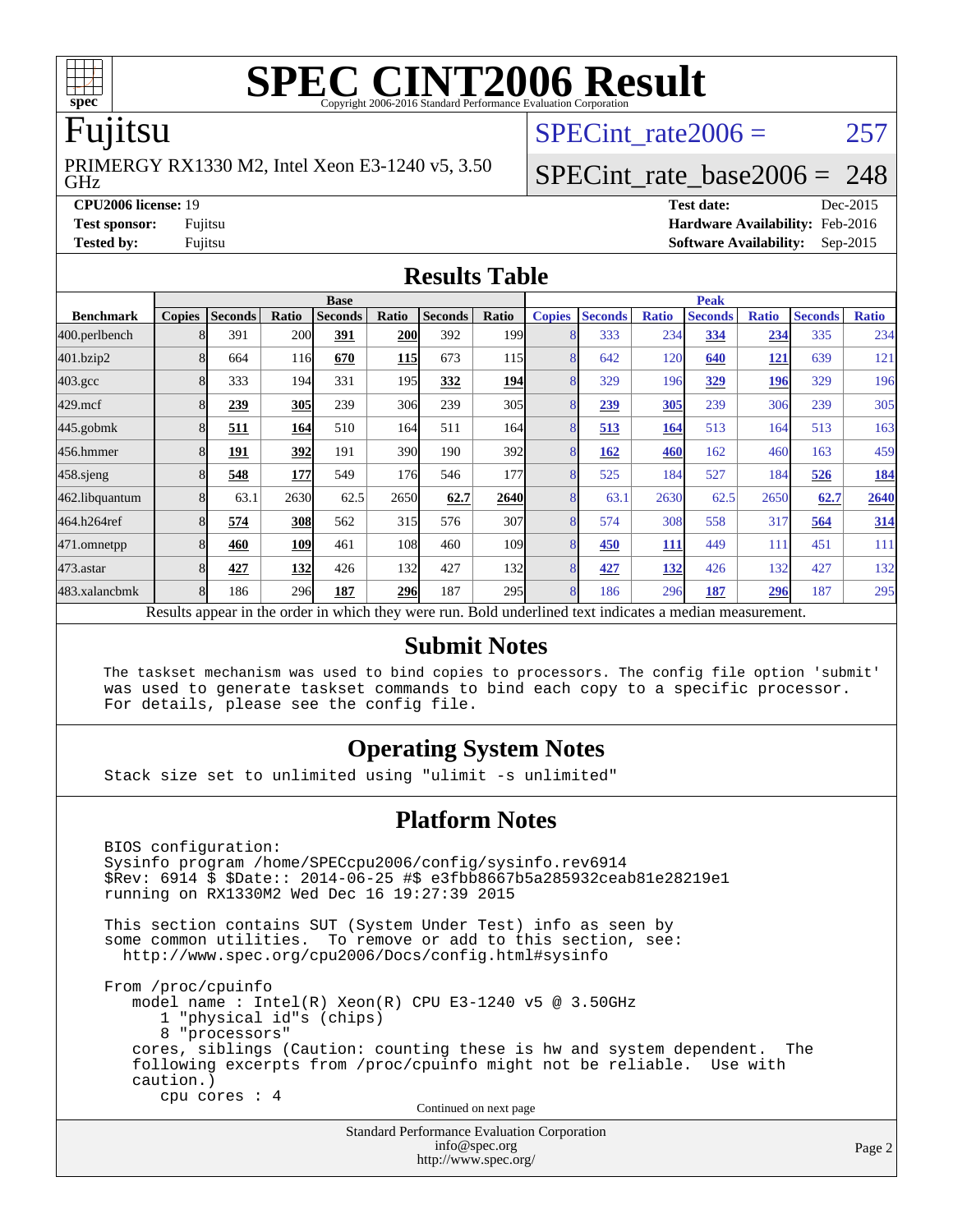

### **[SPEC CINT2006 Result](http://www.spec.org/auto/cpu2006/Docs/result-fields.html#SPECCINT2006Result)** Copyright 2006-2016 Standard Performance Evaluation Corporation

### Fujitsu

GHz PRIMERGY RX1330 M2, Intel Xeon E3-1240 v5, 3.50 SPECint rate $2006 = 257$ 

[SPECint\\_rate\\_base2006 =](http://www.spec.org/auto/cpu2006/Docs/result-fields.html#SPECintratebase2006) 248

**[CPU2006 license:](http://www.spec.org/auto/cpu2006/Docs/result-fields.html#CPU2006license)** 19 **[Test date:](http://www.spec.org/auto/cpu2006/Docs/result-fields.html#Testdate)** Dec-2015 **[Test sponsor:](http://www.spec.org/auto/cpu2006/Docs/result-fields.html#Testsponsor)** Fujitsu **[Hardware Availability:](http://www.spec.org/auto/cpu2006/Docs/result-fields.html#HardwareAvailability)** Feb-2016 **[Tested by:](http://www.spec.org/auto/cpu2006/Docs/result-fields.html#Testedby)** Fujitsu **[Software Availability:](http://www.spec.org/auto/cpu2006/Docs/result-fields.html#SoftwareAvailability)** Sep-2015

### **[Platform Notes \(Continued\)](http://www.spec.org/auto/cpu2006/Docs/result-fields.html#PlatformNotes)**

 siblings : 8 physical 0: cores 0 1 2 3 cache size : 8192 KB From /proc/meminfo<br>MemTotal: 65905164 kB HugePages\_Total: 0<br>Hugepagesize: 2048 kB Hugepagesize: /usr/bin/lsb\_release -d SUSE Linux Enterprise Server 12 From /etc/\*release\* /etc/\*version\* SuSE-release: SUSE Linux Enterprise Server 12 (x86\_64) VERSION = 12 PATCHLEVEL = 0 # This file is deprecated and will be removed in a future service pack or release. # Please check /etc/os-release for details about this release. os-release: NAME="SLES" VERSION="12" VERSION\_ID="12" PRETTY NAME="SUSE Linux Enterprise Server 12" ID="sles" ANSI\_COLOR="0;32" CPE\_NAME="cpe:/o:suse:sles:12" uname -a: Linux RX1330M2 3.12.48-52.27-default #1 SMP Mon Oct 5 10:08:10 UTC 2015 (314f0e3) x86\_64 x86\_64 x86\_64 GNU/Linux run-level 5 Dec 16 19:24 SPEC is set to: /home/SPECcpu2006 Filesystem Type Size Used Avail Use% Mounted on /dev/sda4 xfs 889G 9.4G 880G 2% /home Additional information from dmidecode: Warning: Use caution when you interpret this section. The 'dmidecode' program reads system data which is "intended to allow hardware to be accurately determined", but the intent may not be met, as there are frequent changes to hardware, firmware, and the "DMTF SMBIOS" standard. BIOS FUJITSU // American Megatrends Inc. V5.0.0.11 R1.4.0 for D3375-A1x 11/18/2015 Memory: 4x Samsung M391A2K43BB1-CPB 16 GB 2 rank 2133 MHz (End of data from sysinfo program)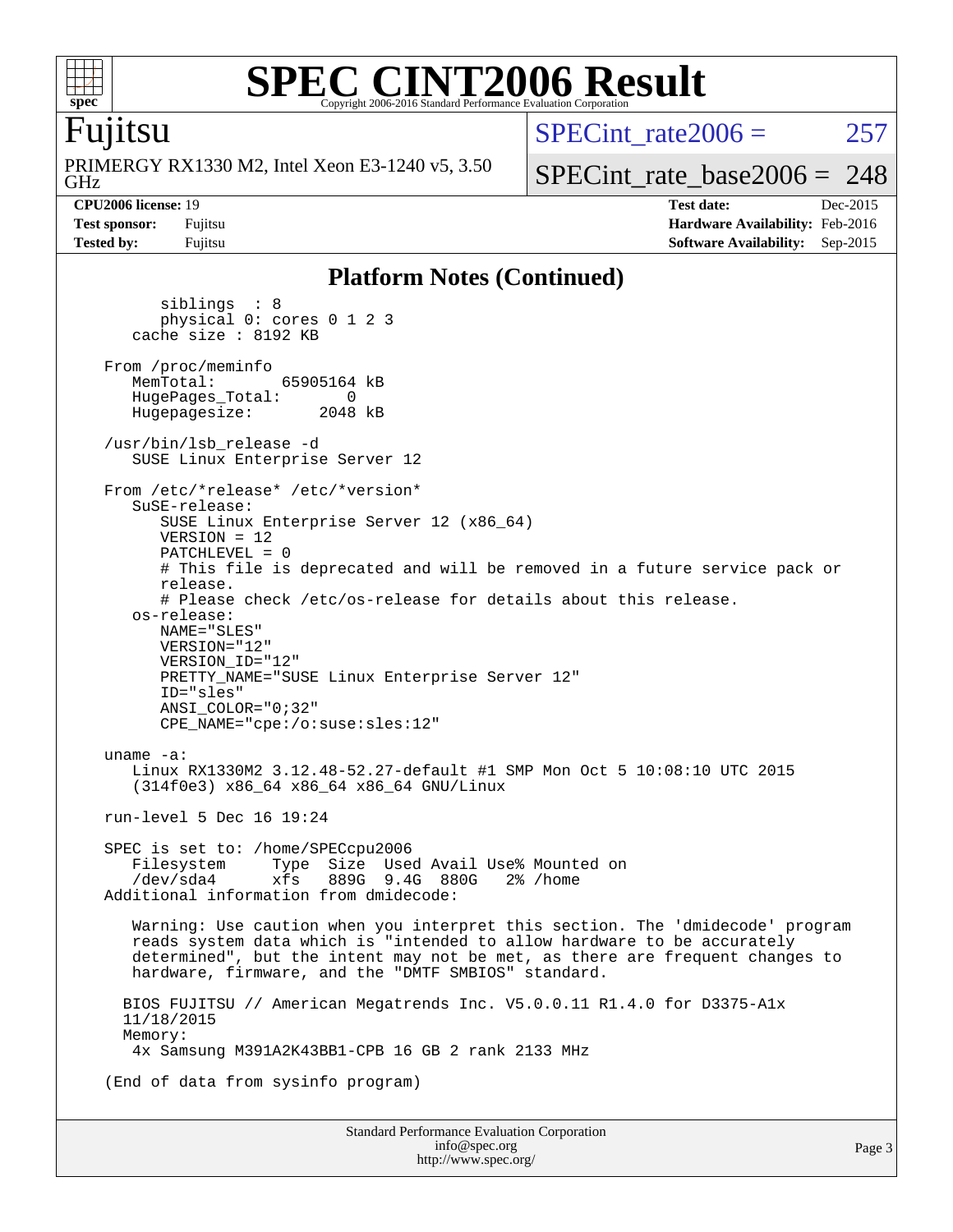

# **[SPEC CINT2006 Result](http://www.spec.org/auto/cpu2006/Docs/result-fields.html#SPECCINT2006Result)**

### Fujitsu

GHz PRIMERGY RX1330 M2, Intel Xeon E3-1240 v5, 3.50 SPECint rate $2006 = 257$ 

[SPECint\\_rate\\_base2006 =](http://www.spec.org/auto/cpu2006/Docs/result-fields.html#SPECintratebase2006) 248

**[Tested by:](http://www.spec.org/auto/cpu2006/Docs/result-fields.html#Testedby)** Fujitsu **[Software Availability:](http://www.spec.org/auto/cpu2006/Docs/result-fields.html#SoftwareAvailability)** Sep-2015

**[CPU2006 license:](http://www.spec.org/auto/cpu2006/Docs/result-fields.html#CPU2006license)** 19 **[Test date:](http://www.spec.org/auto/cpu2006/Docs/result-fields.html#Testdate)** Dec-2015 **[Test sponsor:](http://www.spec.org/auto/cpu2006/Docs/result-fields.html#Testsponsor)** Fujitsu **[Hardware Availability:](http://www.spec.org/auto/cpu2006/Docs/result-fields.html#HardwareAvailability)** Feb-2016

### **[General Notes](http://www.spec.org/auto/cpu2006/Docs/result-fields.html#GeneralNotes)**

Environment variables set by runspec before the start of the run: LD\_LIBRARY\_PATH = "/home/SPECcpu2006/libs/32:/home/SPECcpu2006/libs/64:/home/SPECcpu2006/sh"

 Binaries compiled on a system with 1x Intel Core i5-4670K CPU + 32GB memory using RedHat EL 7.1 Transparent Huge Pages enabled with: echo always > /sys/kernel/mm/transparent\_hugepage/enabled

For information about Fujitsu please visit: <http://www.fujitsu.com>

### **[Base Compiler Invocation](http://www.spec.org/auto/cpu2006/Docs/result-fields.html#BaseCompilerInvocation)**

### [C benchmarks](http://www.spec.org/auto/cpu2006/Docs/result-fields.html#Cbenchmarks):

[icc -m32 -L/opt/intel/compilers\\_and\\_libraries\\_2016/linux/compiler/lib/ia32\\_lin](http://www.spec.org/cpu2006/results/res2016q1/cpu2006-20160111-38674.flags.html#user_CCbase_intel_icc_e10256ba5924b668798078a321b0cb3f)

### [C++ benchmarks:](http://www.spec.org/auto/cpu2006/Docs/result-fields.html#CXXbenchmarks)

[icpc -m32 -L/opt/intel/compilers\\_and\\_libraries\\_2016/linux/compiler/lib/ia32\\_lin](http://www.spec.org/cpu2006/results/res2016q1/cpu2006-20160111-38674.flags.html#user_CXXbase_intel_icpc_b4f50a394bdb4597aa5879c16bc3f5c5)

### **[Base Portability Flags](http://www.spec.org/auto/cpu2006/Docs/result-fields.html#BasePortabilityFlags)**

 400.perlbench: [-D\\_FILE\\_OFFSET\\_BITS=64](http://www.spec.org/cpu2006/results/res2016q1/cpu2006-20160111-38674.flags.html#user_basePORTABILITY400_perlbench_file_offset_bits_64_438cf9856305ebd76870a2c6dc2689ab) [-DSPEC\\_CPU\\_LINUX\\_IA32](http://www.spec.org/cpu2006/results/res2016q1/cpu2006-20160111-38674.flags.html#b400.perlbench_baseCPORTABILITY_DSPEC_CPU_LINUX_IA32) 401.bzip2: [-D\\_FILE\\_OFFSET\\_BITS=64](http://www.spec.org/cpu2006/results/res2016q1/cpu2006-20160111-38674.flags.html#user_basePORTABILITY401_bzip2_file_offset_bits_64_438cf9856305ebd76870a2c6dc2689ab) 403.gcc: [-D\\_FILE\\_OFFSET\\_BITS=64](http://www.spec.org/cpu2006/results/res2016q1/cpu2006-20160111-38674.flags.html#user_basePORTABILITY403_gcc_file_offset_bits_64_438cf9856305ebd76870a2c6dc2689ab) 429.mcf: [-D\\_FILE\\_OFFSET\\_BITS=64](http://www.spec.org/cpu2006/results/res2016q1/cpu2006-20160111-38674.flags.html#user_basePORTABILITY429_mcf_file_offset_bits_64_438cf9856305ebd76870a2c6dc2689ab) 445.gobmk: [-D\\_FILE\\_OFFSET\\_BITS=64](http://www.spec.org/cpu2006/results/res2016q1/cpu2006-20160111-38674.flags.html#user_basePORTABILITY445_gobmk_file_offset_bits_64_438cf9856305ebd76870a2c6dc2689ab) 456.hmmer: [-D\\_FILE\\_OFFSET\\_BITS=64](http://www.spec.org/cpu2006/results/res2016q1/cpu2006-20160111-38674.flags.html#user_basePORTABILITY456_hmmer_file_offset_bits_64_438cf9856305ebd76870a2c6dc2689ab) 458.sjeng: [-D\\_FILE\\_OFFSET\\_BITS=64](http://www.spec.org/cpu2006/results/res2016q1/cpu2006-20160111-38674.flags.html#user_basePORTABILITY458_sjeng_file_offset_bits_64_438cf9856305ebd76870a2c6dc2689ab) 462.libquantum: [-D\\_FILE\\_OFFSET\\_BITS=64](http://www.spec.org/cpu2006/results/res2016q1/cpu2006-20160111-38674.flags.html#user_basePORTABILITY462_libquantum_file_offset_bits_64_438cf9856305ebd76870a2c6dc2689ab) [-DSPEC\\_CPU\\_LINUX](http://www.spec.org/cpu2006/results/res2016q1/cpu2006-20160111-38674.flags.html#b462.libquantum_baseCPORTABILITY_DSPEC_CPU_LINUX) 464.h264ref: [-D\\_FILE\\_OFFSET\\_BITS=64](http://www.spec.org/cpu2006/results/res2016q1/cpu2006-20160111-38674.flags.html#user_basePORTABILITY464_h264ref_file_offset_bits_64_438cf9856305ebd76870a2c6dc2689ab) 471.omnetpp: [-D\\_FILE\\_OFFSET\\_BITS=64](http://www.spec.org/cpu2006/results/res2016q1/cpu2006-20160111-38674.flags.html#user_basePORTABILITY471_omnetpp_file_offset_bits_64_438cf9856305ebd76870a2c6dc2689ab) 473.astar: [-D\\_FILE\\_OFFSET\\_BITS=64](http://www.spec.org/cpu2006/results/res2016q1/cpu2006-20160111-38674.flags.html#user_basePORTABILITY473_astar_file_offset_bits_64_438cf9856305ebd76870a2c6dc2689ab) 483.xalancbmk: [-D\\_FILE\\_OFFSET\\_BITS=64](http://www.spec.org/cpu2006/results/res2016q1/cpu2006-20160111-38674.flags.html#user_basePORTABILITY483_xalancbmk_file_offset_bits_64_438cf9856305ebd76870a2c6dc2689ab) [-DSPEC\\_CPU\\_LINUX](http://www.spec.org/cpu2006/results/res2016q1/cpu2006-20160111-38674.flags.html#b483.xalancbmk_baseCXXPORTABILITY_DSPEC_CPU_LINUX)

### **[Base Optimization Flags](http://www.spec.org/auto/cpu2006/Docs/result-fields.html#BaseOptimizationFlags)**

### [C benchmarks](http://www.spec.org/auto/cpu2006/Docs/result-fields.html#Cbenchmarks):

[-xCORE-AVX2](http://www.spec.org/cpu2006/results/res2016q1/cpu2006-20160111-38674.flags.html#user_CCbase_f-xAVX2_5f5fc0cbe2c9f62c816d3e45806c70d7) [-ipo](http://www.spec.org/cpu2006/results/res2016q1/cpu2006-20160111-38674.flags.html#user_CCbase_f-ipo) [-O3](http://www.spec.org/cpu2006/results/res2016q1/cpu2006-20160111-38674.flags.html#user_CCbase_f-O3) [-no-prec-div](http://www.spec.org/cpu2006/results/res2016q1/cpu2006-20160111-38674.flags.html#user_CCbase_f-no-prec-div) [-opt-prefetch](http://www.spec.org/cpu2006/results/res2016q1/cpu2006-20160111-38674.flags.html#user_CCbase_f-opt-prefetch) [-opt-mem-layout-trans=3](http://www.spec.org/cpu2006/results/res2016q1/cpu2006-20160111-38674.flags.html#user_CCbase_f-opt-mem-layout-trans_a7b82ad4bd7abf52556d4961a2ae94d5)

### [C++ benchmarks:](http://www.spec.org/auto/cpu2006/Docs/result-fields.html#CXXbenchmarks)

[-xCORE-AVX2](http://www.spec.org/cpu2006/results/res2016q1/cpu2006-20160111-38674.flags.html#user_CXXbase_f-xAVX2_5f5fc0cbe2c9f62c816d3e45806c70d7) [-ipo](http://www.spec.org/cpu2006/results/res2016q1/cpu2006-20160111-38674.flags.html#user_CXXbase_f-ipo) [-O3](http://www.spec.org/cpu2006/results/res2016q1/cpu2006-20160111-38674.flags.html#user_CXXbase_f-O3) [-no-prec-div](http://www.spec.org/cpu2006/results/res2016q1/cpu2006-20160111-38674.flags.html#user_CXXbase_f-no-prec-div) [-opt-prefetch](http://www.spec.org/cpu2006/results/res2016q1/cpu2006-20160111-38674.flags.html#user_CXXbase_f-opt-prefetch) [-opt-mem-layout-trans=3](http://www.spec.org/cpu2006/results/res2016q1/cpu2006-20160111-38674.flags.html#user_CXXbase_f-opt-mem-layout-trans_a7b82ad4bd7abf52556d4961a2ae94d5) [-Wl,-z,muldefs](http://www.spec.org/cpu2006/results/res2016q1/cpu2006-20160111-38674.flags.html#user_CXXbase_link_force_multiple1_74079c344b956b9658436fd1b6dd3a8a) [-L/sh -lsmartheap](http://www.spec.org/cpu2006/results/res2016q1/cpu2006-20160111-38674.flags.html#user_CXXbase_SmartHeap_32f6c82aa1ed9c52345d30cf6e4a0499)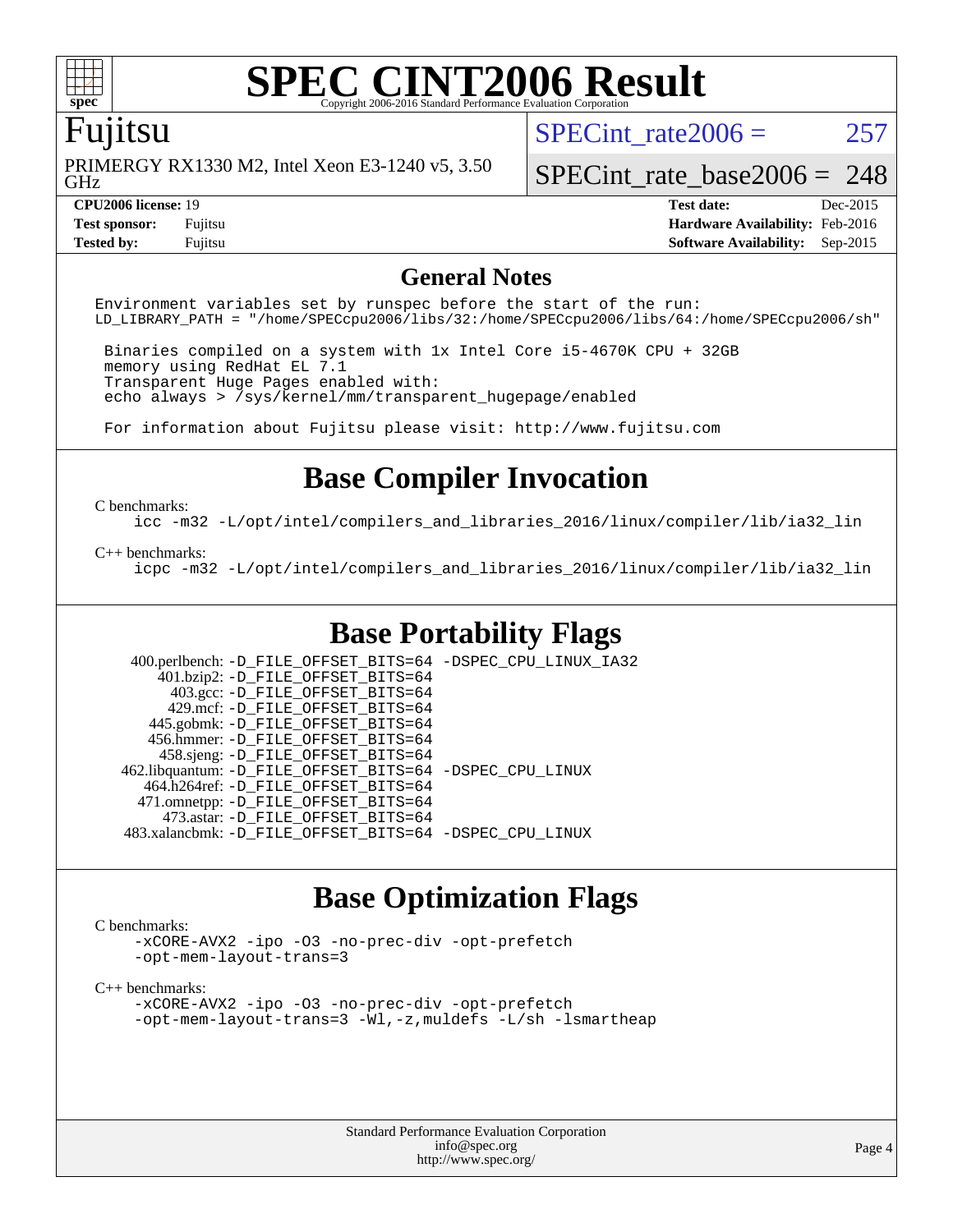

### **[SPEC CINT2006 Result](http://www.spec.org/auto/cpu2006/Docs/result-fields.html#SPECCINT2006Result)** Copyright 2006-2016 Standard Performance Evaluation

### Fujitsu

GHz PRIMERGY RX1330 M2, Intel Xeon E3-1240 v5, 3.50 SPECint rate $2006 = 257$ 

### [SPECint\\_rate\\_base2006 =](http://www.spec.org/auto/cpu2006/Docs/result-fields.html#SPECintratebase2006) 248

**[CPU2006 license:](http://www.spec.org/auto/cpu2006/Docs/result-fields.html#CPU2006license)** 19 **[Test date:](http://www.spec.org/auto/cpu2006/Docs/result-fields.html#Testdate)** Dec-2015 **[Test sponsor:](http://www.spec.org/auto/cpu2006/Docs/result-fields.html#Testsponsor)** Fujitsu **[Hardware Availability:](http://www.spec.org/auto/cpu2006/Docs/result-fields.html#HardwareAvailability)** Feb-2016 **[Tested by:](http://www.spec.org/auto/cpu2006/Docs/result-fields.html#Testedby)** Fujitsu **[Software Availability:](http://www.spec.org/auto/cpu2006/Docs/result-fields.html#SoftwareAvailability)** Sep-2015

## **[Base Other Flags](http://www.spec.org/auto/cpu2006/Docs/result-fields.html#BaseOtherFlags)**

[C benchmarks](http://www.spec.org/auto/cpu2006/Docs/result-fields.html#Cbenchmarks):

403.gcc: [-Dalloca=\\_alloca](http://www.spec.org/cpu2006/results/res2016q1/cpu2006-20160111-38674.flags.html#b403.gcc_baseEXTRA_CFLAGS_Dalloca_be3056838c12de2578596ca5467af7f3)

**[Peak Compiler Invocation](http://www.spec.org/auto/cpu2006/Docs/result-fields.html#PeakCompilerInvocation)**

[C benchmarks \(except as noted below\)](http://www.spec.org/auto/cpu2006/Docs/result-fields.html#Cbenchmarksexceptasnotedbelow):

[icc -m32 -L/opt/intel/compilers\\_and\\_libraries\\_2016/linux/compiler/lib/ia32\\_lin](http://www.spec.org/cpu2006/results/res2016q1/cpu2006-20160111-38674.flags.html#user_CCpeak_intel_icc_e10256ba5924b668798078a321b0cb3f)

400.perlbench: [icc -m64](http://www.spec.org/cpu2006/results/res2016q1/cpu2006-20160111-38674.flags.html#user_peakCCLD400_perlbench_intel_icc_64bit_bda6cc9af1fdbb0edc3795bac97ada53)

401.bzip2: [icc -m64](http://www.spec.org/cpu2006/results/res2016q1/cpu2006-20160111-38674.flags.html#user_peakCCLD401_bzip2_intel_icc_64bit_bda6cc9af1fdbb0edc3795bac97ada53)

456.hmmer: [icc -m64](http://www.spec.org/cpu2006/results/res2016q1/cpu2006-20160111-38674.flags.html#user_peakCCLD456_hmmer_intel_icc_64bit_bda6cc9af1fdbb0edc3795bac97ada53)

458.sjeng: [icc -m64](http://www.spec.org/cpu2006/results/res2016q1/cpu2006-20160111-38674.flags.html#user_peakCCLD458_sjeng_intel_icc_64bit_bda6cc9af1fdbb0edc3795bac97ada53)

[C++ benchmarks:](http://www.spec.org/auto/cpu2006/Docs/result-fields.html#CXXbenchmarks)

[icpc -m32 -L/opt/intel/compilers\\_and\\_libraries\\_2016/linux/compiler/lib/ia32\\_lin](http://www.spec.org/cpu2006/results/res2016q1/cpu2006-20160111-38674.flags.html#user_CXXpeak_intel_icpc_b4f50a394bdb4597aa5879c16bc3f5c5)

### **[Peak Portability Flags](http://www.spec.org/auto/cpu2006/Docs/result-fields.html#PeakPortabilityFlags)**

 400.perlbench: [-D\\_FILE\\_OFFSET\\_BITS=64](http://www.spec.org/cpu2006/results/res2016q1/cpu2006-20160111-38674.flags.html#user_peakPORTABILITY400_perlbench_file_offset_bits_64_438cf9856305ebd76870a2c6dc2689ab) [-DSPEC\\_CPU\\_LP64](http://www.spec.org/cpu2006/results/res2016q1/cpu2006-20160111-38674.flags.html#b400.perlbench_peakCPORTABILITY_DSPEC_CPU_LP64) [-DSPEC\\_CPU\\_LINUX\\_X64](http://www.spec.org/cpu2006/results/res2016q1/cpu2006-20160111-38674.flags.html#b400.perlbench_peakCPORTABILITY_DSPEC_CPU_LINUX_X64) 401.bzip2: [-D\\_FILE\\_OFFSET\\_BITS=64](http://www.spec.org/cpu2006/results/res2016q1/cpu2006-20160111-38674.flags.html#user_peakPORTABILITY401_bzip2_file_offset_bits_64_438cf9856305ebd76870a2c6dc2689ab) [-DSPEC\\_CPU\\_LP64](http://www.spec.org/cpu2006/results/res2016q1/cpu2006-20160111-38674.flags.html#suite_peakCPORTABILITY401_bzip2_DSPEC_CPU_LP64) 403.gcc: [-D\\_FILE\\_OFFSET\\_BITS=64](http://www.spec.org/cpu2006/results/res2016q1/cpu2006-20160111-38674.flags.html#user_peakPORTABILITY403_gcc_file_offset_bits_64_438cf9856305ebd76870a2c6dc2689ab) 429.mcf: [-D\\_FILE\\_OFFSET\\_BITS=64](http://www.spec.org/cpu2006/results/res2016q1/cpu2006-20160111-38674.flags.html#user_peakPORTABILITY429_mcf_file_offset_bits_64_438cf9856305ebd76870a2c6dc2689ab) 445.gobmk: [-D\\_FILE\\_OFFSET\\_BITS=64](http://www.spec.org/cpu2006/results/res2016q1/cpu2006-20160111-38674.flags.html#user_peakPORTABILITY445_gobmk_file_offset_bits_64_438cf9856305ebd76870a2c6dc2689ab) 456.hmmer: [-D\\_FILE\\_OFFSET\\_BITS=64](http://www.spec.org/cpu2006/results/res2016q1/cpu2006-20160111-38674.flags.html#user_peakPORTABILITY456_hmmer_file_offset_bits_64_438cf9856305ebd76870a2c6dc2689ab) [-DSPEC\\_CPU\\_LP64](http://www.spec.org/cpu2006/results/res2016q1/cpu2006-20160111-38674.flags.html#suite_peakCPORTABILITY456_hmmer_DSPEC_CPU_LP64) 458.sjeng: [-D\\_FILE\\_OFFSET\\_BITS=64](http://www.spec.org/cpu2006/results/res2016q1/cpu2006-20160111-38674.flags.html#user_peakPORTABILITY458_sjeng_file_offset_bits_64_438cf9856305ebd76870a2c6dc2689ab) [-DSPEC\\_CPU\\_LP64](http://www.spec.org/cpu2006/results/res2016q1/cpu2006-20160111-38674.flags.html#suite_peakCPORTABILITY458_sjeng_DSPEC_CPU_LP64) 462.libquantum: [-D\\_FILE\\_OFFSET\\_BITS=64](http://www.spec.org/cpu2006/results/res2016q1/cpu2006-20160111-38674.flags.html#user_peakPORTABILITY462_libquantum_file_offset_bits_64_438cf9856305ebd76870a2c6dc2689ab) [-DSPEC\\_CPU\\_LINUX](http://www.spec.org/cpu2006/results/res2016q1/cpu2006-20160111-38674.flags.html#b462.libquantum_peakCPORTABILITY_DSPEC_CPU_LINUX) 464.h264ref: [-D\\_FILE\\_OFFSET\\_BITS=64](http://www.spec.org/cpu2006/results/res2016q1/cpu2006-20160111-38674.flags.html#user_peakPORTABILITY464_h264ref_file_offset_bits_64_438cf9856305ebd76870a2c6dc2689ab) 471.omnetpp: [-D\\_FILE\\_OFFSET\\_BITS=64](http://www.spec.org/cpu2006/results/res2016q1/cpu2006-20160111-38674.flags.html#user_peakPORTABILITY471_omnetpp_file_offset_bits_64_438cf9856305ebd76870a2c6dc2689ab) 473.astar: [-D\\_FILE\\_OFFSET\\_BITS=64](http://www.spec.org/cpu2006/results/res2016q1/cpu2006-20160111-38674.flags.html#user_peakPORTABILITY473_astar_file_offset_bits_64_438cf9856305ebd76870a2c6dc2689ab) 483.xalancbmk: [-D\\_FILE\\_OFFSET\\_BITS=64](http://www.spec.org/cpu2006/results/res2016q1/cpu2006-20160111-38674.flags.html#user_peakPORTABILITY483_xalancbmk_file_offset_bits_64_438cf9856305ebd76870a2c6dc2689ab) [-DSPEC\\_CPU\\_LINUX](http://www.spec.org/cpu2006/results/res2016q1/cpu2006-20160111-38674.flags.html#b483.xalancbmk_peakCXXPORTABILITY_DSPEC_CPU_LINUX)

## **[Peak Optimization Flags](http://www.spec.org/auto/cpu2006/Docs/result-fields.html#PeakOptimizationFlags)**

[C benchmarks](http://www.spec.org/auto/cpu2006/Docs/result-fields.html#Cbenchmarks):

 400.perlbench: [-xCORE-AVX2](http://www.spec.org/cpu2006/results/res2016q1/cpu2006-20160111-38674.flags.html#user_peakPASS2_CFLAGSPASS2_LDCFLAGS400_perlbench_f-xAVX2_5f5fc0cbe2c9f62c816d3e45806c70d7)(pass 2) [-prof-gen:threadsafe](http://www.spec.org/cpu2006/results/res2016q1/cpu2006-20160111-38674.flags.html#user_peakPASS1_CFLAGSPASS1_LDCFLAGS400_perlbench_prof_gen_21a26eb79f378b550acd7bec9fe4467a)(pass 1) [-ipo](http://www.spec.org/cpu2006/results/res2016q1/cpu2006-20160111-38674.flags.html#user_peakPASS2_CFLAGSPASS2_LDCFLAGS400_perlbench_f-ipo)(pass 2) [-O3](http://www.spec.org/cpu2006/results/res2016q1/cpu2006-20160111-38674.flags.html#user_peakPASS2_CFLAGSPASS2_LDCFLAGS400_perlbench_f-O3)(pass 2) [-no-prec-div](http://www.spec.org/cpu2006/results/res2016q1/cpu2006-20160111-38674.flags.html#user_peakPASS2_CFLAGSPASS2_LDCFLAGS400_perlbench_f-no-prec-div)(pass 2) [-par-num-threads=1](http://www.spec.org/cpu2006/results/res2016q1/cpu2006-20160111-38674.flags.html#user_peakPASS1_CFLAGSPASS1_LDCFLAGS400_perlbench_par_num_threads_786a6ff141b4e9e90432e998842df6c2)(pass 1) [-prof-use](http://www.spec.org/cpu2006/results/res2016q1/cpu2006-20160111-38674.flags.html#user_peakPASS2_CFLAGSPASS2_LDCFLAGS400_perlbench_prof_use_bccf7792157ff70d64e32fe3e1250b55)(pass 2) [-auto-ilp32](http://www.spec.org/cpu2006/results/res2016q1/cpu2006-20160111-38674.flags.html#user_peakCOPTIMIZE400_perlbench_f-auto-ilp32)

Continued on next page

Standard Performance Evaluation Corporation [info@spec.org](mailto:info@spec.org) <http://www.spec.org/>

Page 5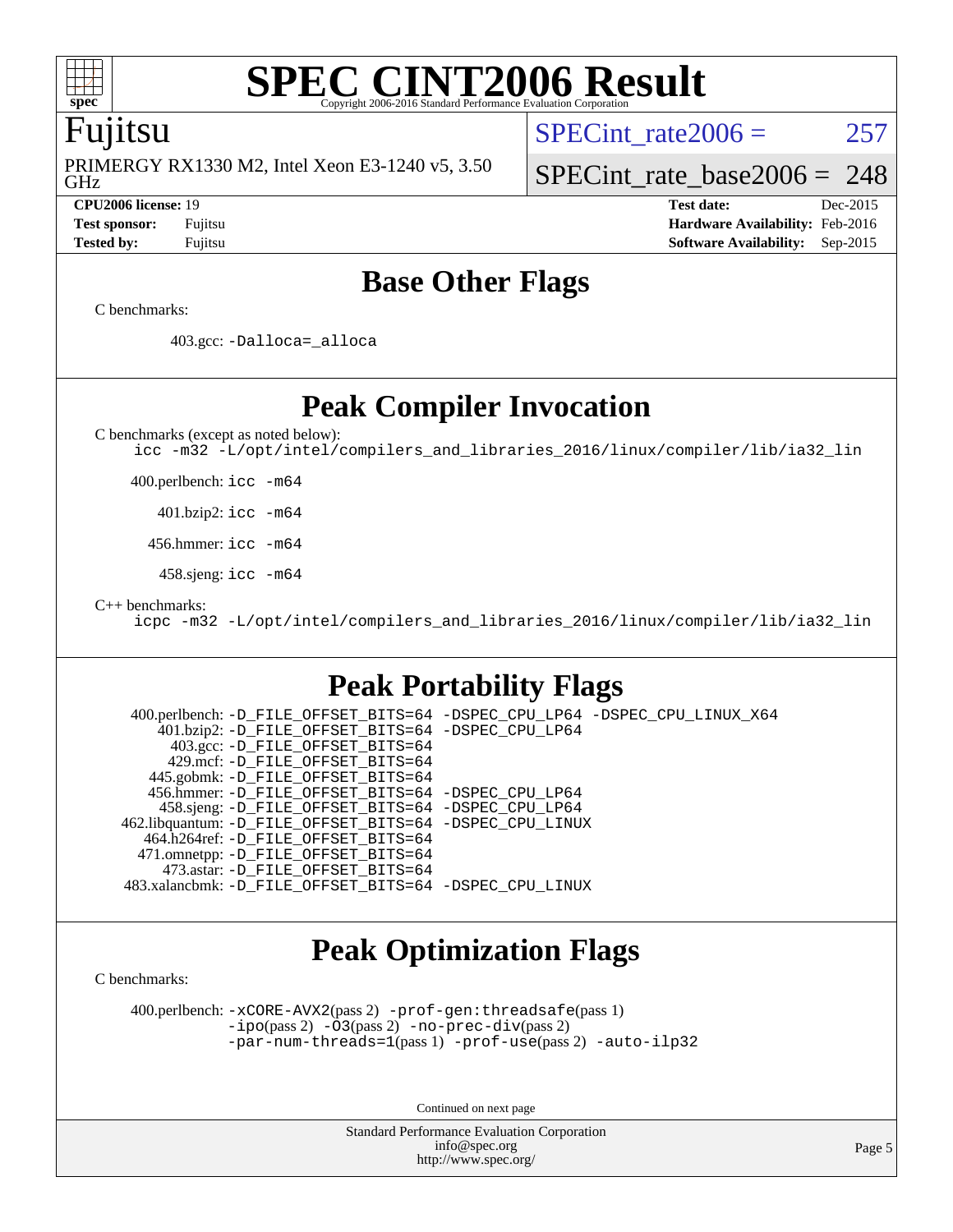

### **[SPEC CINT2006 Result](http://www.spec.org/auto/cpu2006/Docs/result-fields.html#SPECCINT2006Result)** Copyright 2006-2016 Standard Performance Evaluation C

SPECint rate $2006 = 257$ 

Fujitsu

GHz PRIMERGY RX1330 M2, Intel Xeon E3-1240 v5, 3.50 [SPECint\\_rate\\_base2006 =](http://www.spec.org/auto/cpu2006/Docs/result-fields.html#SPECintratebase2006) 248

**[CPU2006 license:](http://www.spec.org/auto/cpu2006/Docs/result-fields.html#CPU2006license)** 19 **[Test date:](http://www.spec.org/auto/cpu2006/Docs/result-fields.html#Testdate)** Dec-2015 **[Test sponsor:](http://www.spec.org/auto/cpu2006/Docs/result-fields.html#Testsponsor)** Fujitsu **[Hardware Availability:](http://www.spec.org/auto/cpu2006/Docs/result-fields.html#HardwareAvailability)** Feb-2016 **[Tested by:](http://www.spec.org/auto/cpu2006/Docs/result-fields.html#Testedby)** Fujitsu **[Software Availability:](http://www.spec.org/auto/cpu2006/Docs/result-fields.html#SoftwareAvailability)** Sep-2015

## **[Peak Optimization Flags \(Continued\)](http://www.spec.org/auto/cpu2006/Docs/result-fields.html#PeakOptimizationFlags)**

 401.bzip2: [-xCORE-AVX2](http://www.spec.org/cpu2006/results/res2016q1/cpu2006-20160111-38674.flags.html#user_peakPASS2_CFLAGSPASS2_LDCFLAGS401_bzip2_f-xAVX2_5f5fc0cbe2c9f62c816d3e45806c70d7)(pass 2) [-prof-gen:threadsafe](http://www.spec.org/cpu2006/results/res2016q1/cpu2006-20160111-38674.flags.html#user_peakPASS1_CFLAGSPASS1_LDCFLAGS401_bzip2_prof_gen_21a26eb79f378b550acd7bec9fe4467a)(pass 1)  $-i\text{po}(pass 2) -03(pass 2) -no-prec-div(pass 2)$  $-i\text{po}(pass 2) -03(pass 2) -no-prec-div(pass 2)$  $-i\text{po}(pass 2) -03(pass 2) -no-prec-div(pass 2)$ [-par-num-threads=1](http://www.spec.org/cpu2006/results/res2016q1/cpu2006-20160111-38674.flags.html#user_peakPASS1_CFLAGSPASS1_LDCFLAGS401_bzip2_par_num_threads_786a6ff141b4e9e90432e998842df6c2)(pass 1) [-prof-use](http://www.spec.org/cpu2006/results/res2016q1/cpu2006-20160111-38674.flags.html#user_peakPASS2_CFLAGSPASS2_LDCFLAGS401_bzip2_prof_use_bccf7792157ff70d64e32fe3e1250b55)(pass 2) [-opt-prefetch](http://www.spec.org/cpu2006/results/res2016q1/cpu2006-20160111-38674.flags.html#user_peakCOPTIMIZE401_bzip2_f-opt-prefetch) [-auto-ilp32](http://www.spec.org/cpu2006/results/res2016q1/cpu2006-20160111-38674.flags.html#user_peakCOPTIMIZE401_bzip2_f-auto-ilp32) [-ansi-alias](http://www.spec.org/cpu2006/results/res2016q1/cpu2006-20160111-38674.flags.html#user_peakCOPTIMIZE401_bzip2_f-ansi-alias) 403.gcc: [-xCORE-AVX2](http://www.spec.org/cpu2006/results/res2016q1/cpu2006-20160111-38674.flags.html#user_peakCOPTIMIZE403_gcc_f-xAVX2_5f5fc0cbe2c9f62c816d3e45806c70d7) [-ipo](http://www.spec.org/cpu2006/results/res2016q1/cpu2006-20160111-38674.flags.html#user_peakCOPTIMIZE403_gcc_f-ipo) [-O3](http://www.spec.org/cpu2006/results/res2016q1/cpu2006-20160111-38674.flags.html#user_peakCOPTIMIZE403_gcc_f-O3) [-no-prec-div](http://www.spec.org/cpu2006/results/res2016q1/cpu2006-20160111-38674.flags.html#user_peakCOPTIMIZE403_gcc_f-no-prec-div)  $429$ .mcf: basepeak = yes 445.gobmk: [-xCORE-AVX2](http://www.spec.org/cpu2006/results/res2016q1/cpu2006-20160111-38674.flags.html#user_peakPASS2_CFLAGSPASS2_LDCFLAGS445_gobmk_f-xAVX2_5f5fc0cbe2c9f62c816d3e45806c70d7)(pass 2) [-prof-gen:threadsafe](http://www.spec.org/cpu2006/results/res2016q1/cpu2006-20160111-38674.flags.html#user_peakPASS1_CFLAGSPASS1_LDCFLAGS445_gobmk_prof_gen_21a26eb79f378b550acd7bec9fe4467a)(pass 1) [-prof-use](http://www.spec.org/cpu2006/results/res2016q1/cpu2006-20160111-38674.flags.html#user_peakPASS2_CFLAGSPASS2_LDCFLAGS445_gobmk_prof_use_bccf7792157ff70d64e32fe3e1250b55)(pass 2) [-par-num-threads=1](http://www.spec.org/cpu2006/results/res2016q1/cpu2006-20160111-38674.flags.html#user_peakPASS1_CFLAGSPASS1_LDCFLAGS445_gobmk_par_num_threads_786a6ff141b4e9e90432e998842df6c2)(pass 1) [-ansi-alias](http://www.spec.org/cpu2006/results/res2016q1/cpu2006-20160111-38674.flags.html#user_peakCOPTIMIZE445_gobmk_f-ansi-alias) [-opt-mem-layout-trans=3](http://www.spec.org/cpu2006/results/res2016q1/cpu2006-20160111-38674.flags.html#user_peakCOPTIMIZE445_gobmk_f-opt-mem-layout-trans_a7b82ad4bd7abf52556d4961a2ae94d5) 456.hmmer: [-xCORE-AVX2](http://www.spec.org/cpu2006/results/res2016q1/cpu2006-20160111-38674.flags.html#user_peakCOPTIMIZE456_hmmer_f-xAVX2_5f5fc0cbe2c9f62c816d3e45806c70d7) [-ipo](http://www.spec.org/cpu2006/results/res2016q1/cpu2006-20160111-38674.flags.html#user_peakCOPTIMIZE456_hmmer_f-ipo) [-O3](http://www.spec.org/cpu2006/results/res2016q1/cpu2006-20160111-38674.flags.html#user_peakCOPTIMIZE456_hmmer_f-O3) [-no-prec-div](http://www.spec.org/cpu2006/results/res2016q1/cpu2006-20160111-38674.flags.html#user_peakCOPTIMIZE456_hmmer_f-no-prec-div) [-unroll2](http://www.spec.org/cpu2006/results/res2016q1/cpu2006-20160111-38674.flags.html#user_peakCOPTIMIZE456_hmmer_f-unroll_784dae83bebfb236979b41d2422d7ec2) [-auto-ilp32](http://www.spec.org/cpu2006/results/res2016q1/cpu2006-20160111-38674.flags.html#user_peakCOPTIMIZE456_hmmer_f-auto-ilp32) 458.sjeng: [-xCORE-AVX2](http://www.spec.org/cpu2006/results/res2016q1/cpu2006-20160111-38674.flags.html#user_peakPASS2_CFLAGSPASS2_LDCFLAGS458_sjeng_f-xAVX2_5f5fc0cbe2c9f62c816d3e45806c70d7)(pass 2) [-prof-gen:threadsafe](http://www.spec.org/cpu2006/results/res2016q1/cpu2006-20160111-38674.flags.html#user_peakPASS1_CFLAGSPASS1_LDCFLAGS458_sjeng_prof_gen_21a26eb79f378b550acd7bec9fe4467a)(pass 1)  $-i\text{po}(pass 2) -\overline{O}3(pass 2)$  [-no-prec-div](http://www.spec.org/cpu2006/results/res2016q1/cpu2006-20160111-38674.flags.html#user_peakPASS2_CFLAGSPASS2_LDCFLAGS458_sjeng_f-no-prec-div)(pass 2) [-par-num-threads=1](http://www.spec.org/cpu2006/results/res2016q1/cpu2006-20160111-38674.flags.html#user_peakPASS1_CFLAGSPASS1_LDCFLAGS458_sjeng_par_num_threads_786a6ff141b4e9e90432e998842df6c2)(pass 1) [-prof-use](http://www.spec.org/cpu2006/results/res2016q1/cpu2006-20160111-38674.flags.html#user_peakPASS2_CFLAGSPASS2_LDCFLAGS458_sjeng_prof_use_bccf7792157ff70d64e32fe3e1250b55)(pass 2) [-unroll4](http://www.spec.org/cpu2006/results/res2016q1/cpu2006-20160111-38674.flags.html#user_peakCOPTIMIZE458_sjeng_f-unroll_4e5e4ed65b7fd20bdcd365bec371b81f) [-auto-ilp32](http://www.spec.org/cpu2006/results/res2016q1/cpu2006-20160111-38674.flags.html#user_peakCOPTIMIZE458_sjeng_f-auto-ilp32) 462.libquantum: basepeak = yes 464.h264ref: [-xCORE-AVX2](http://www.spec.org/cpu2006/results/res2016q1/cpu2006-20160111-38674.flags.html#user_peakPASS2_CFLAGSPASS2_LDCFLAGS464_h264ref_f-xAVX2_5f5fc0cbe2c9f62c816d3e45806c70d7)(pass 2) [-prof-gen:threadsafe](http://www.spec.org/cpu2006/results/res2016q1/cpu2006-20160111-38674.flags.html#user_peakPASS1_CFLAGSPASS1_LDCFLAGS464_h264ref_prof_gen_21a26eb79f378b550acd7bec9fe4467a)(pass 1) [-ipo](http://www.spec.org/cpu2006/results/res2016q1/cpu2006-20160111-38674.flags.html#user_peakPASS2_CFLAGSPASS2_LDCFLAGS464_h264ref_f-ipo)(pass 2) [-O3](http://www.spec.org/cpu2006/results/res2016q1/cpu2006-20160111-38674.flags.html#user_peakPASS2_CFLAGSPASS2_LDCFLAGS464_h264ref_f-O3)(pass 2) [-no-prec-div](http://www.spec.org/cpu2006/results/res2016q1/cpu2006-20160111-38674.flags.html#user_peakPASS2_CFLAGSPASS2_LDCFLAGS464_h264ref_f-no-prec-div)(pass 2) [-par-num-threads=1](http://www.spec.org/cpu2006/results/res2016q1/cpu2006-20160111-38674.flags.html#user_peakPASS1_CFLAGSPASS1_LDCFLAGS464_h264ref_par_num_threads_786a6ff141b4e9e90432e998842df6c2)(pass 1) [-prof-use](http://www.spec.org/cpu2006/results/res2016q1/cpu2006-20160111-38674.flags.html#user_peakPASS2_CFLAGSPASS2_LDCFLAGS464_h264ref_prof_use_bccf7792157ff70d64e32fe3e1250b55)(pass 2) [-unroll2](http://www.spec.org/cpu2006/results/res2016q1/cpu2006-20160111-38674.flags.html#user_peakCOPTIMIZE464_h264ref_f-unroll_784dae83bebfb236979b41d2422d7ec2) [-ansi-alias](http://www.spec.org/cpu2006/results/res2016q1/cpu2006-20160111-38674.flags.html#user_peakCOPTIMIZE464_h264ref_f-ansi-alias) [C++ benchmarks:](http://www.spec.org/auto/cpu2006/Docs/result-fields.html#CXXbenchmarks) 471.omnetpp: [-xCORE-AVX2](http://www.spec.org/cpu2006/results/res2016q1/cpu2006-20160111-38674.flags.html#user_peakPASS2_CXXFLAGSPASS2_LDCXXFLAGS471_omnetpp_f-xAVX2_5f5fc0cbe2c9f62c816d3e45806c70d7)(pass 2) [-prof-gen:threadsafe](http://www.spec.org/cpu2006/results/res2016q1/cpu2006-20160111-38674.flags.html#user_peakPASS1_CXXFLAGSPASS1_LDCXXFLAGS471_omnetpp_prof_gen_21a26eb79f378b550acd7bec9fe4467a)(pass 1)  $-ipo(pass 2) -\overline{03(pass 2)}$  $-ipo(pass 2) -\overline{03(pass 2)}$  [-no-prec-div](http://www.spec.org/cpu2006/results/res2016q1/cpu2006-20160111-38674.flags.html#user_peakPASS2_CXXFLAGSPASS2_LDCXXFLAGS471_omnetpp_f-no-prec-div)(pass 2) [-par-num-threads=1](http://www.spec.org/cpu2006/results/res2016q1/cpu2006-20160111-38674.flags.html#user_peakPASS1_CXXFLAGSPASS1_LDCXXFLAGS471_omnetpp_par_num_threads_786a6ff141b4e9e90432e998842df6c2)(pass 1) [-prof-use](http://www.spec.org/cpu2006/results/res2016q1/cpu2006-20160111-38674.flags.html#user_peakPASS2_CXXFLAGSPASS2_LDCXXFLAGS471_omnetpp_prof_use_bccf7792157ff70d64e32fe3e1250b55)(pass 2) [-ansi-alias](http://www.spec.org/cpu2006/results/res2016q1/cpu2006-20160111-38674.flags.html#user_peakCXXOPTIMIZE471_omnetpp_f-ansi-alias) [-opt-ra-region-strategy=block](http://www.spec.org/cpu2006/results/res2016q1/cpu2006-20160111-38674.flags.html#user_peakCXXOPTIMIZE471_omnetpp_f-opt-ra-region-strategy_a0a37c372d03933b2a18d4af463c1f69) [-Wl,-z,muldefs](http://www.spec.org/cpu2006/results/res2016q1/cpu2006-20160111-38674.flags.html#user_peakEXTRA_LDFLAGS471_omnetpp_link_force_multiple1_74079c344b956b9658436fd1b6dd3a8a) [-L/sh -lsmartheap](http://www.spec.org/cpu2006/results/res2016q1/cpu2006-20160111-38674.flags.html#user_peakEXTRA_LIBS471_omnetpp_SmartHeap_32f6c82aa1ed9c52345d30cf6e4a0499) 473.astar: basepeak = yes 483.xalancbmk: basepeak = yes

### **[Peak Other Flags](http://www.spec.org/auto/cpu2006/Docs/result-fields.html#PeakOtherFlags)**

[C benchmarks](http://www.spec.org/auto/cpu2006/Docs/result-fields.html#Cbenchmarks):

403.gcc: [-Dalloca=\\_alloca](http://www.spec.org/cpu2006/results/res2016q1/cpu2006-20160111-38674.flags.html#b403.gcc_peakEXTRA_CFLAGS_Dalloca_be3056838c12de2578596ca5467af7f3)